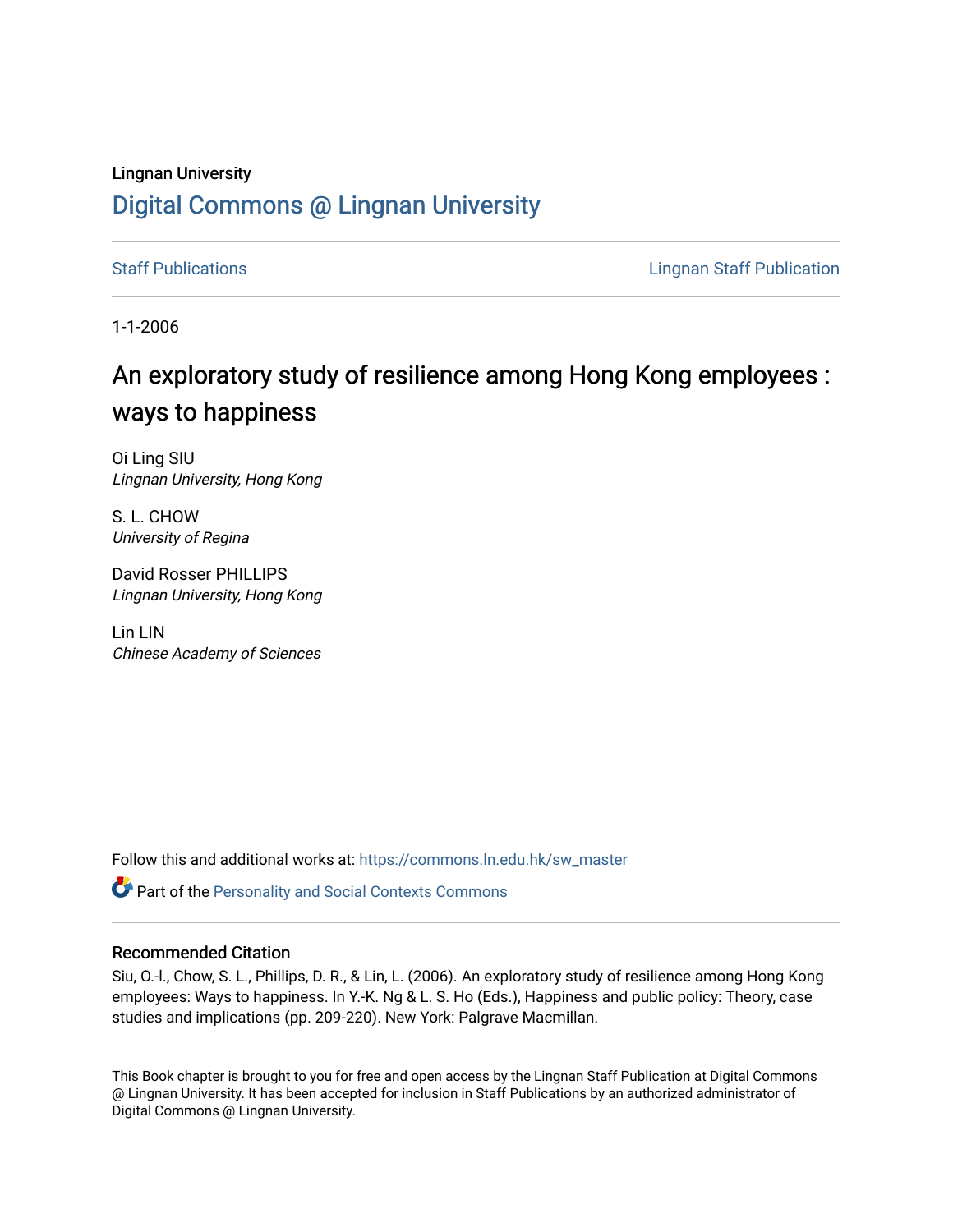**An Exploratory Study of Resilience Among Hong Kong Employees: Ways to Happiness** 

**Professor Siu Oi-ling Department of Politics and Sociology Lingnan University** 

> **Professor Chow S. L. Department of Psychology University of Regina**

**Professor David R. Phillips Department of Politics and Sociology Lingnan University** 

**Ms Lin Lin Ph.D. Candidate, Institute of Psychology, Chinese Academy of Sciences** 

#### **Abstract**

This chapter introduces resilience as a positive human functioning and discusses its major components in the workplace. This is clearly a key factor that can be related to stress and thereby to well-being and happiness. An exploratory empirical study of resilience of employees in Hong Kong is outlined in the paper. The objectives of the empirical study are to investigate correlates of resilience among Hong Kong employees, and to examine the relationships between resilience work well-being (including perceived work pressure, job satisfaction, and physical/psychological symptoms) and job performance. A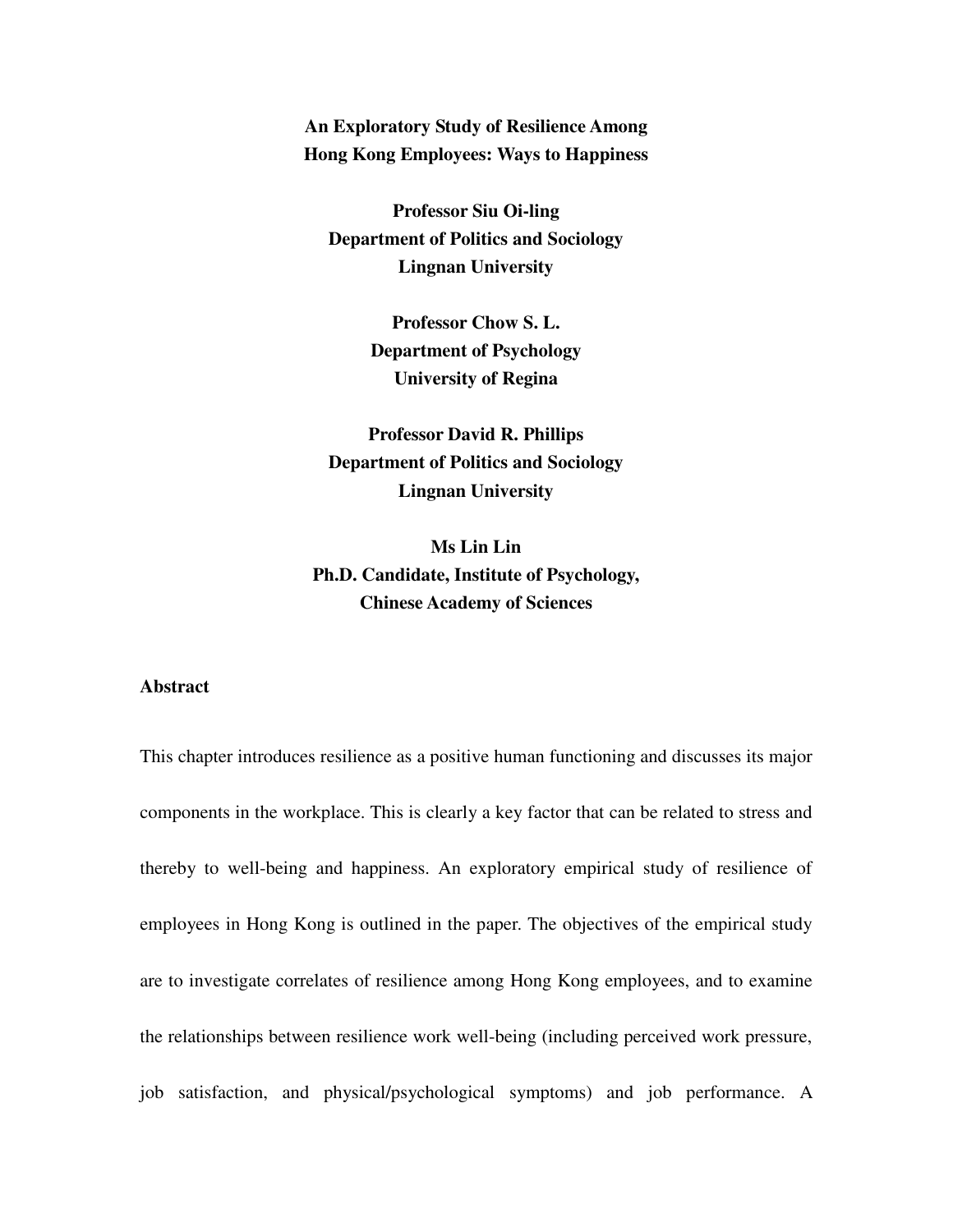self-administered questionnaire survey was completed by 317 employees (147 males, 165 females, 5 are unidentified) from 10 companies or organizations in the public and private service sectors in Hong Kong between July to October 2004. The results show that resilience is positively correlated with positive affect (positive emotions), self-efficacy, optimism, internal locus of control, and hope. Furthermore, employees who scored highly in resilience reported lower scores in both perceived work pressure and physical/psychological symptoms; but higher levels of job performance and job satisfaction. Similarly, employees with high positive affect (positive emotion) scored lower scores in both perceived work pressure and physical/psychological symptoms; but higher levels of job performance and job satisfaction. It is therefore recommended that employers could provide more staff training to enhance happiness among employees, which could in turn enhance the well-being and profit of the organizations.

#### **Introduction**

At the turn of the  $21<sup>st</sup>$  century, a positive psychology is strongly advocated in the United States. Many American psychologists have turned their attention from repairing weakness and damage to promoting human virtues (Seligman, 2002). According to Seligman (2002), "the aim of positive psychology is to catalyze a change in psychology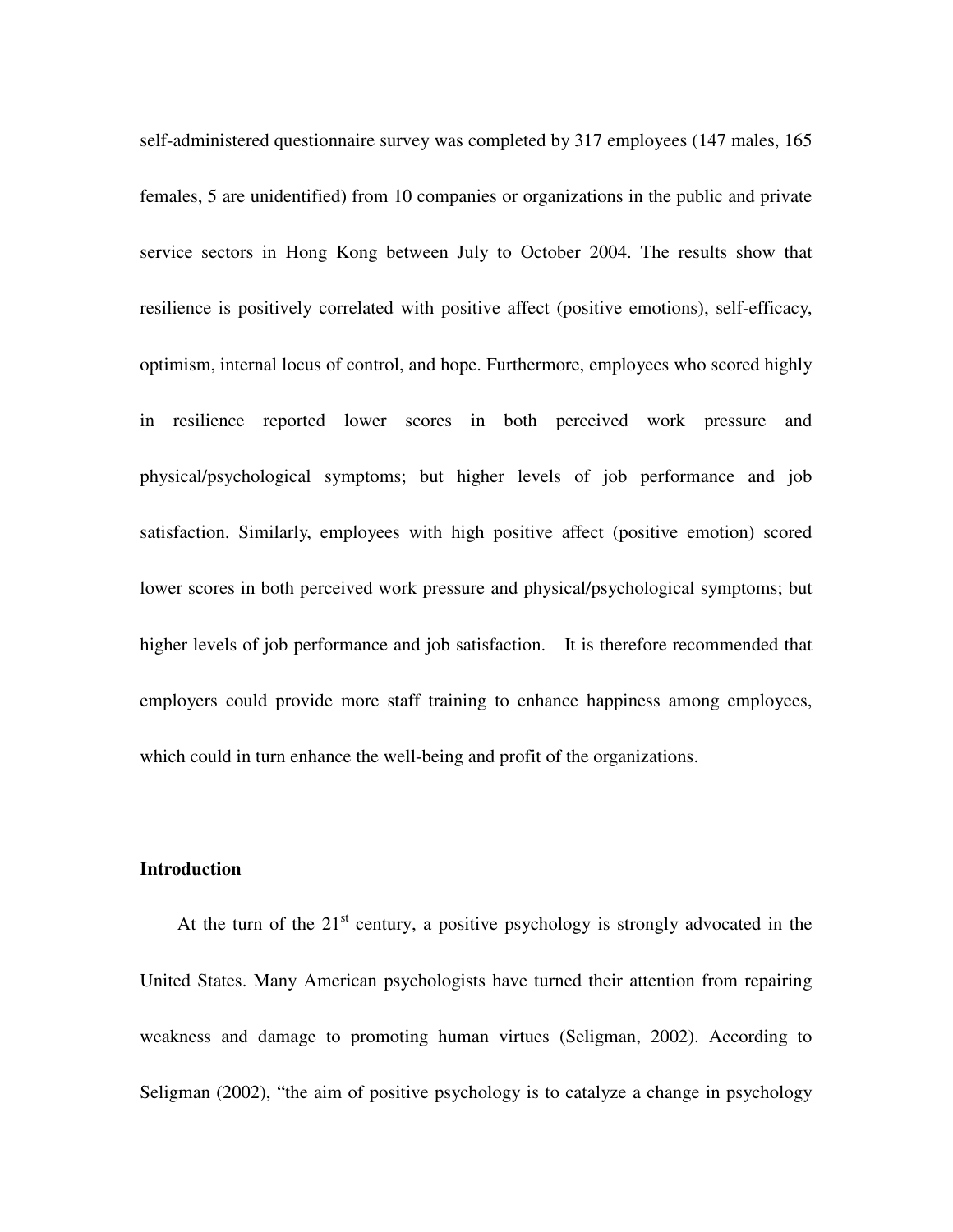from a preoccupation only with repairing the worst things in life to also building the best qualities in life (p.3)". Seligman further suggested that there are human strengths that can act as buffers against stressed mental illness. These buffers are courage, optimism, interpersonal skills, faith, hope, honesty, perseverance, resilience, putting troubles into perspective, and finding purpose.

Some literature review indicate that employees with positive human functioning report better psychological well-being and job performance (Estrada, Isen, & Young, 1997; Judge, Ereze, & Bono, 1998). For example, Estrada et al. (1997) concluded that positive affect (positive emotion) facilitates performance among physicians. Furthermore, Wright and co-workers provided evidence to support the "happy-productive" hypothesis (Wright & Staw, 1999). Tedeschi et al. (1998) suggested that it is better not to talk about Posttraumatic Stress Disorder (PTSD), but rather to investigate how to promote Posttraumatic Growth (PTG) in overcoming adversity (Affleck & Tenner, 1996). Posttraumatic growth appears to be related to constructs of resilience, hardiness, thriving, stress inoculation, or toughing.

We therefore propose to enhance some human virtues as adaptive coping strategies among employees in Hong Kong. It is important to introduce the idea of individual resilience or, specifically, facets of stress resiliency (such as positive affect or emotion) in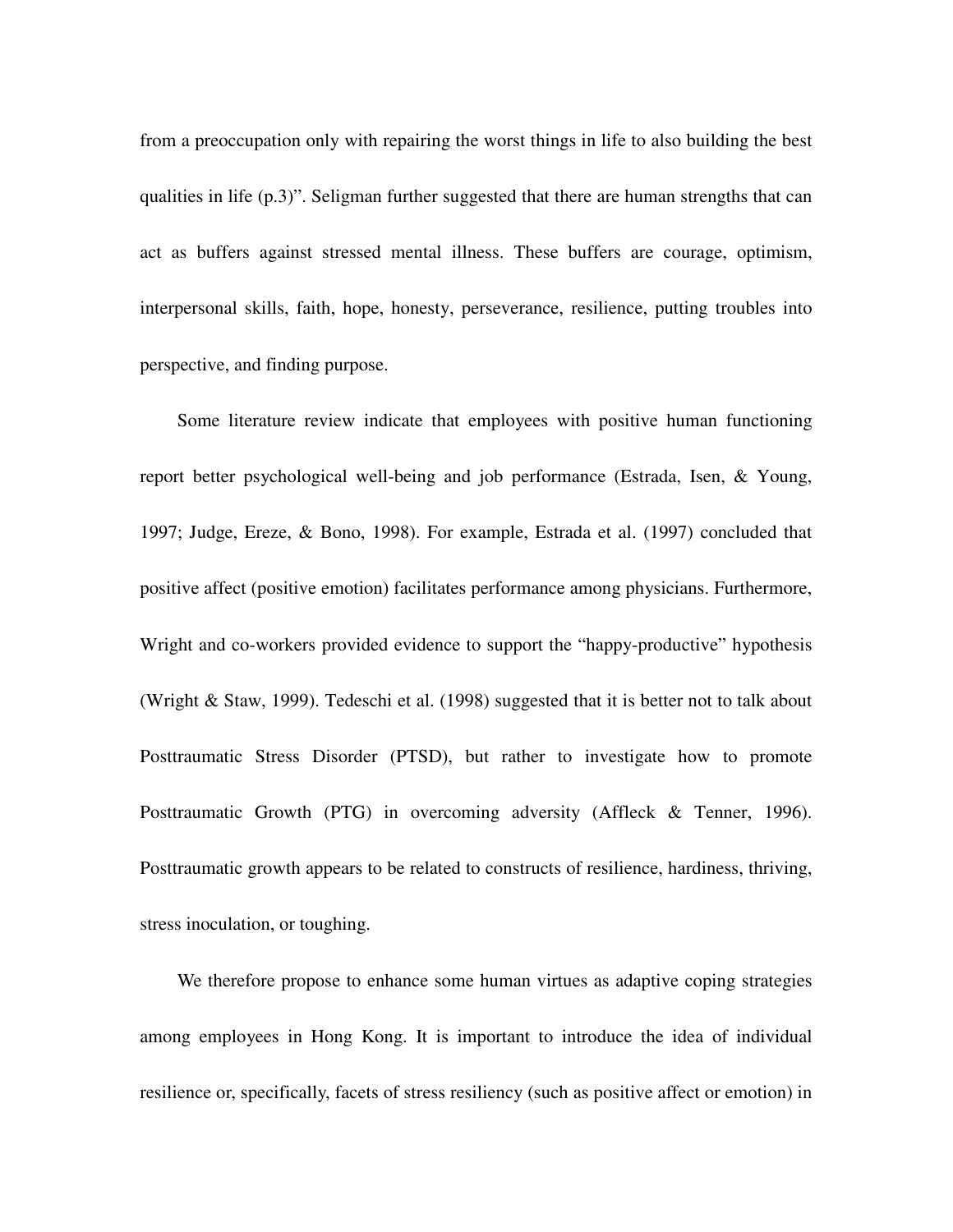the face of adversity.

#### **Resilient Personality**

Ryff and Singer (2003) defined resilience as the maintenance, recovery, or improvement in mental or physical health following challenge. As they suggested, a resilient personality possesses the following facets: physical health, psychological well-being, assertiveness, is verbally expressive, energetic, dependable, open-minded, smart and self-confident. Personality characteristics have also been of considerable interest to researchers studying relations between job stressors and indexes of strains (Cooper, Dewe, & O'Driscoll, 2001). Personality may play an important role in the stress process by influencing individuals' exposure to stressful events. In the job stress literature, the construct of *hardiness* or the "hardy personality" (Kobosa, 1979) has been considered as a resilient quality of an individual's personality. This quality moderates the effects of environmental stressors on individuals' experience of strain and poor health or illness. However, criticism has been raised concerning measurement of hardiness and there is a lack of consistent evidence for the buffering effect of hardiness. These point to a need for the development of a tightened construct of resilient personality as a means to understand how resilience may ameliorate or alleviate the negative effects of stress.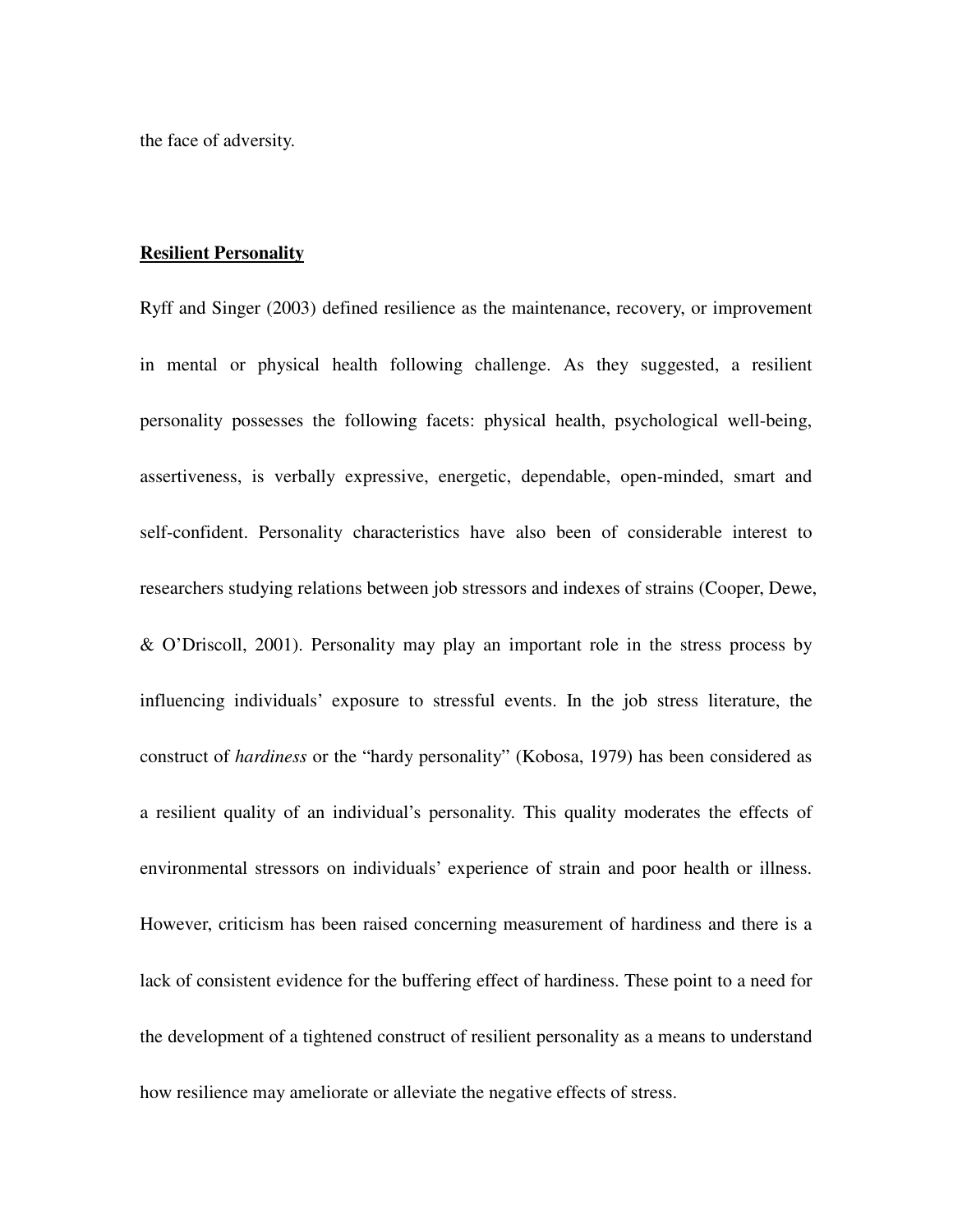Ryff and Singer (2003) proposed that promotion of human resilience and development of measures of resilient personality are important venues in positive psychology. Masten and Reed (2002) referred to resilience as a class of phenomenon characterized by patterns of positive adaptation in the context of significant adversity or risk. In simpler words, resilience describes the capacity to prevail in the face of adversity.

 The review of literature in children, adult, and elderly in Western societies showed factors conducive to resilience to include: positive affect, assertive, verbally expressive, energetic, dependable, open-minded, smart, self-confident, self-efficacy, self-worth, flexible self-concept, and internal locus of control (Mastern et al., 1990; Ryff & Singer, 2003) (see Figure 1).

There is evidence that each of the following constructs predicts resilience: self-mastery (Pearlin & Schooler, 1978), hardiness (Kobasa, 1979), hope (Snyder, 1994), and self-efficacy (Bandura, 1986). Based on research findings in Western societies (e.g., Carver, 1998), several facets of resilient personality (including positive affect, self-efficacy, internal locus of control, and optimism) were hypothesized to be also applicable to Hong Kong employees (see Figure 2).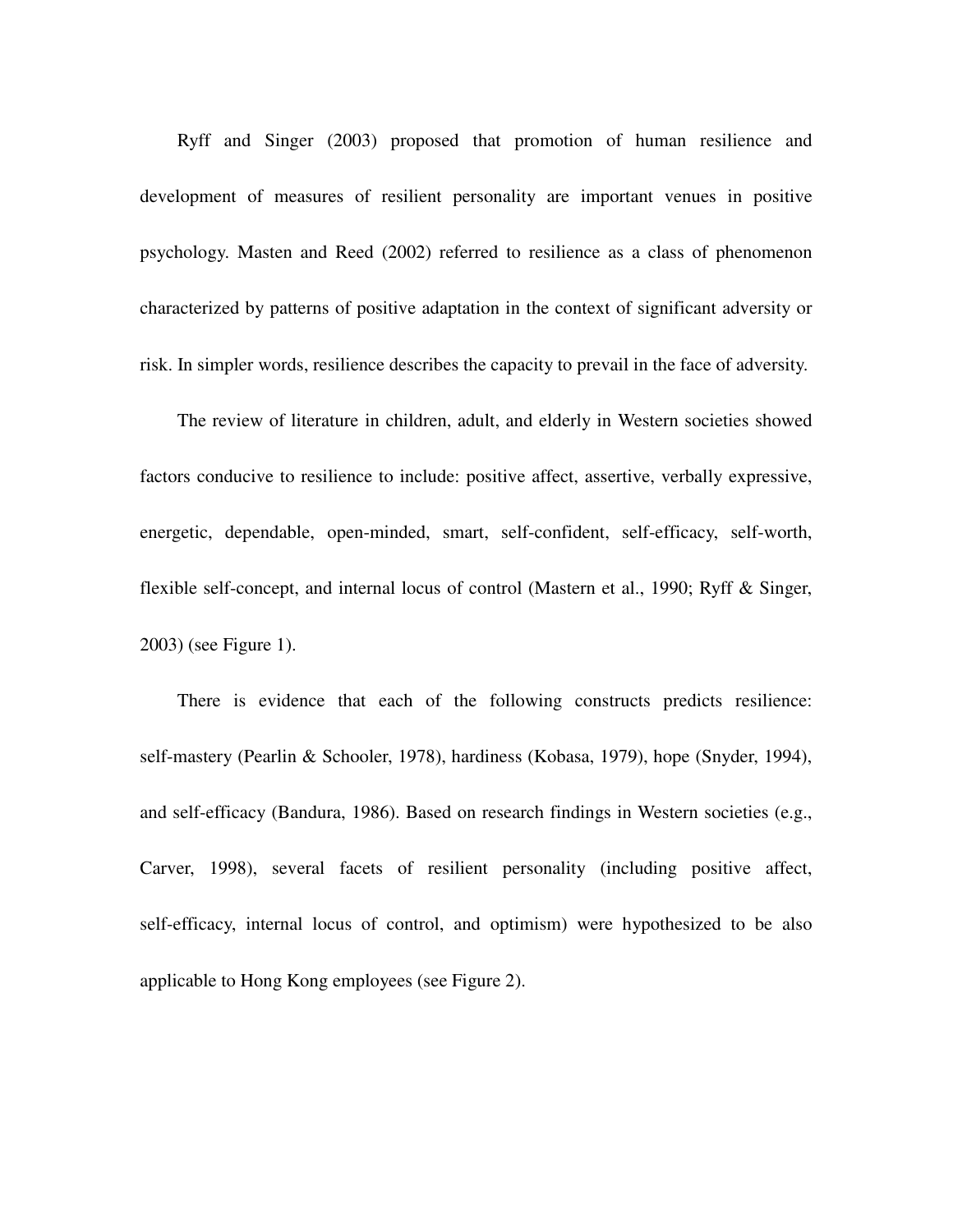

Figure 1. Facets of a resilient personality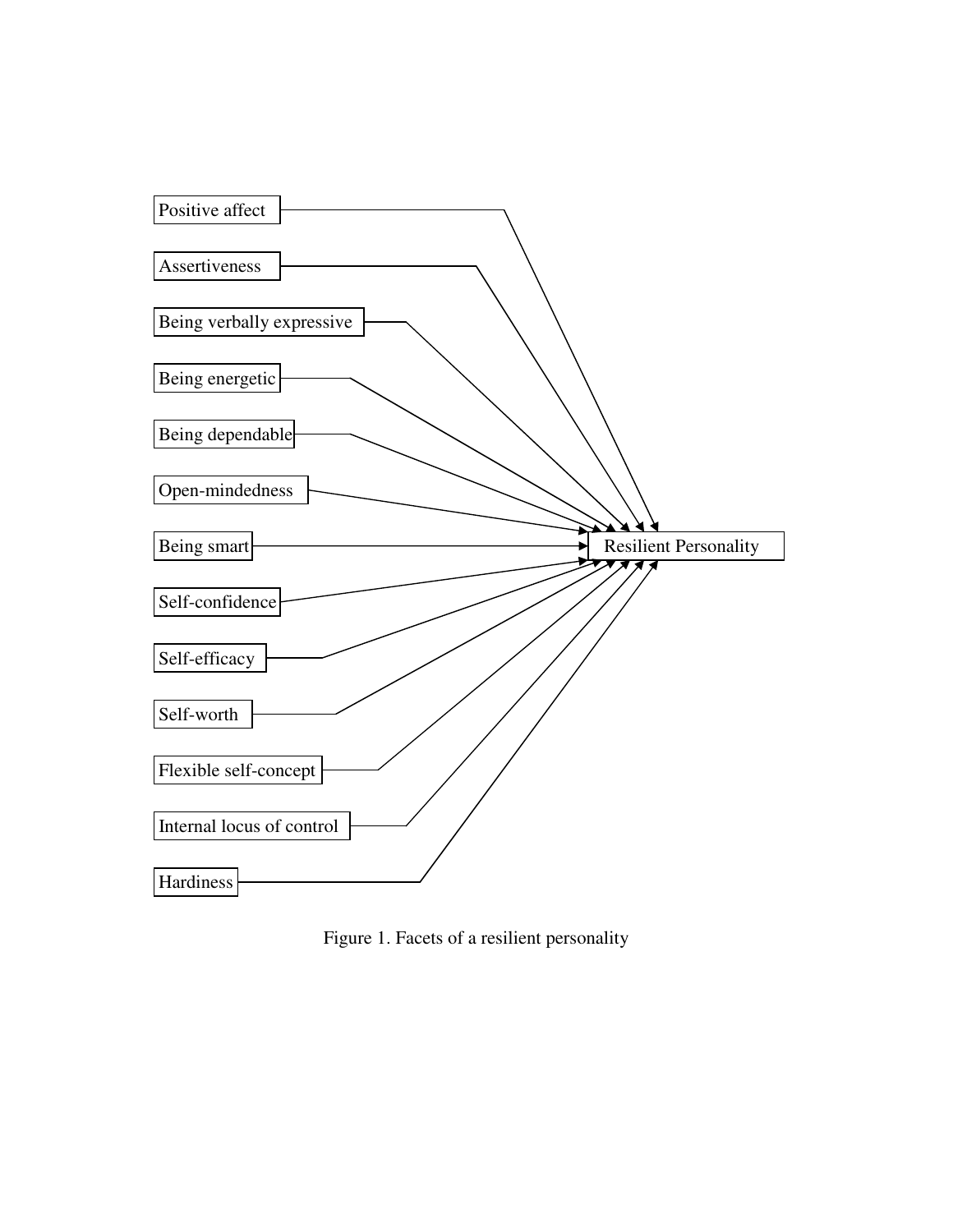

Figure 2. Facet of a resilient personality

#### **Positive Affect**

Positive affect, also called positive emotions, implies the experience of pleasant emotions composing joy, contentment, excitement, affection, energy, and happy feelings. As far as its influence on one's life, the overall balance of people's positive and negative affects is found to contribute to their subjective well-being (Diener, Diener, & Diener, 1995). Yet it is also argued that positive affect is not only a signal of optimal functioning,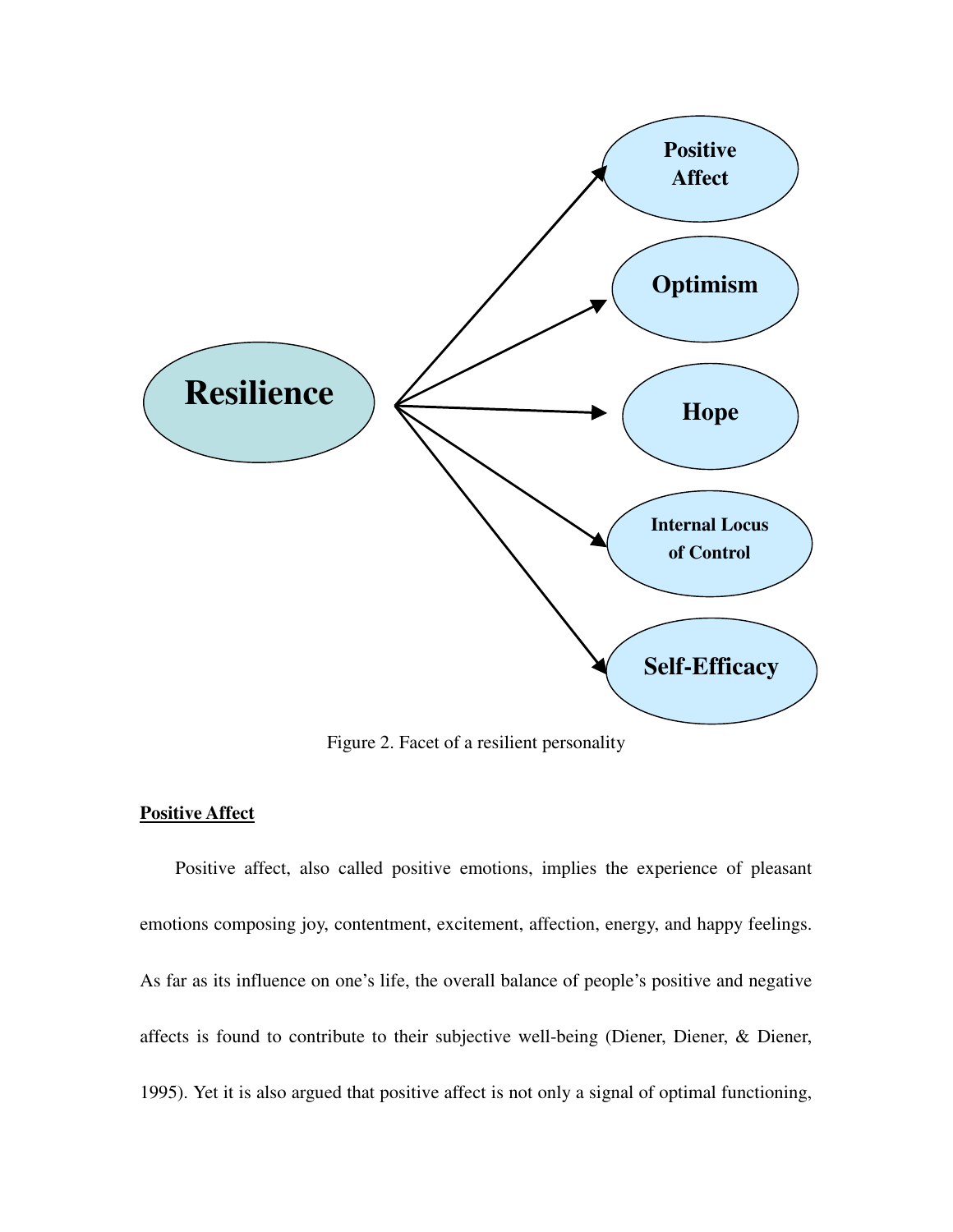but it also produces optimal functioning (not just within the present pleasant moment but long lasting as well). In other words, positive affect may help individuals to achieve positive outcomes. This was supported by the research finding that happy people even make more money than unhappy ones (Estrada et al., 1997). Besides, positive affect can promote one's prosocial behaviour. Even a mild positive affect could reduce conflict in organizational settings. Furthermore, positive affect can facilitate cognitive flexibility, creativity and innovation.

#### **Optimism**

Optimists are people who expect good things to happen to them. On the contrary, pessimists are people who expect bad things to happen to them (Carver & Scheiver, 2002). Optimists and pessimists differ in how they approach problems, challenges, and they differ in the manner, as well as the success, with which they cope with adversity.

To reiterate, the most important difference between optimists and pessimists is the degree of subjective well-being they feel. When people confront adversity or difficulty, they experience a variety of emotions, ranging from excitement and eagerness to anger, anxiety, and depression. According to Carver and Scheiver (2002), the balance of these feelings appears to relate to people's degree of optimism or pessimism. Optimists often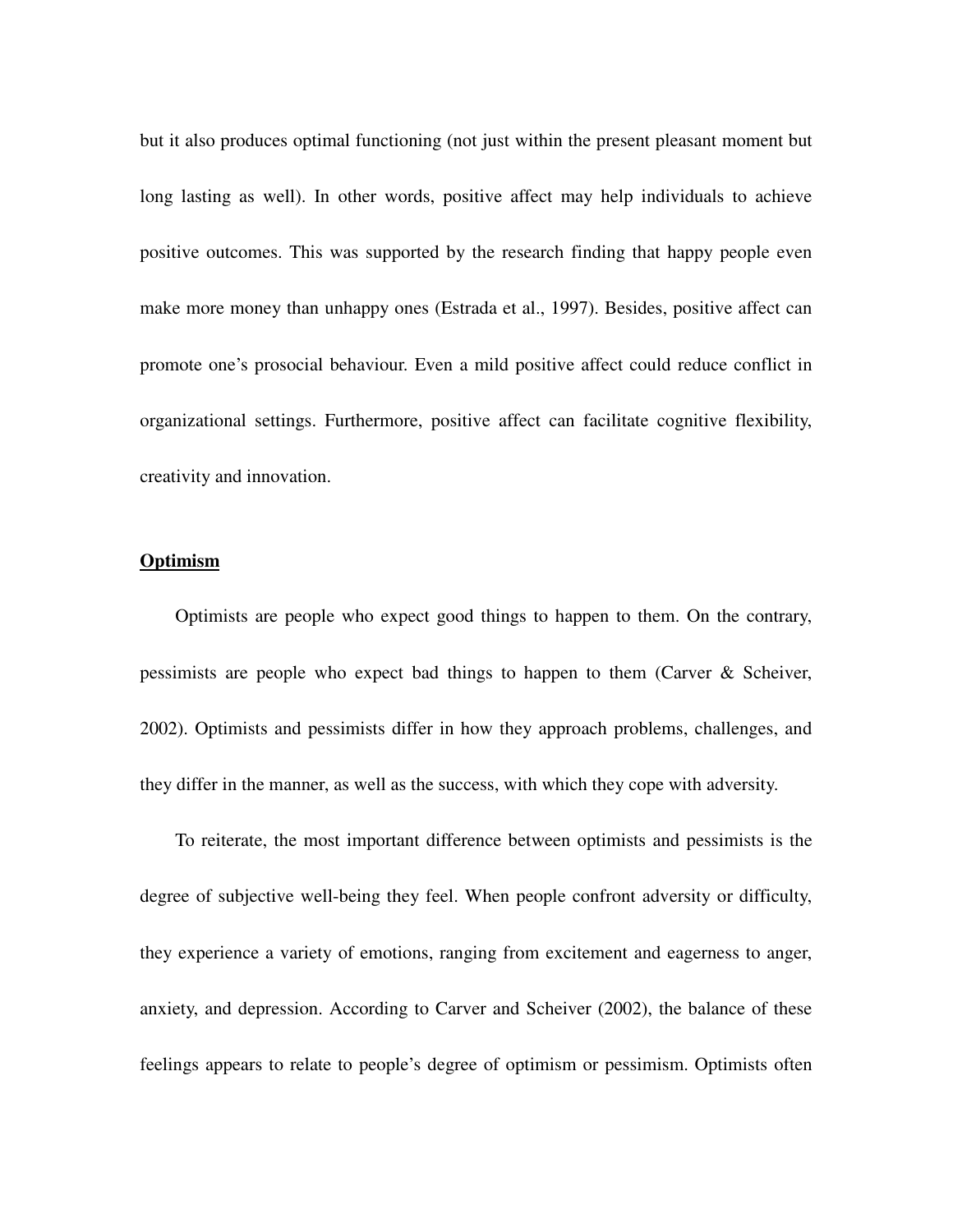find dealing with adversity enjoyable. They are quicker to accept challenges, and they engage in more focused, active coping (Carver & Scheiver, 1998).

### **Hope**

The theory of hope has a long history. As summarized by Snyder, Rand and Sigmon (2002), in the 1950s through 1960s, hope was viewed by many previous scholars as the perception that one's goals can be attained. In the late 20th century, more and more social scientists have turned their attentions to hope. Synder et al. (2002) summarized that hopeful thought reflects the belief that one could find pathways to desired goals and become motivated to use those pathways. In such a view, hope is an element of a healthy cognitive element. It serves to drive an undividual's emotions and well-being. Hope may be emotion-based or cognition-based. An emotion-based hope deals with the difference between expected positive and expected negative affect, while the cognition-based hope enables an individual to work towards goals (Snyder, 1994a).

By adding hope as a facet of resilience, we have yet another research framework for understanding and enhancing adaptive ways of functioning. Based on presently available research with students, it appears that hope bears a substantial relationship with academic achievement (Snyder, Cheavens, & Michael, 1999). Hope relates to higher achievement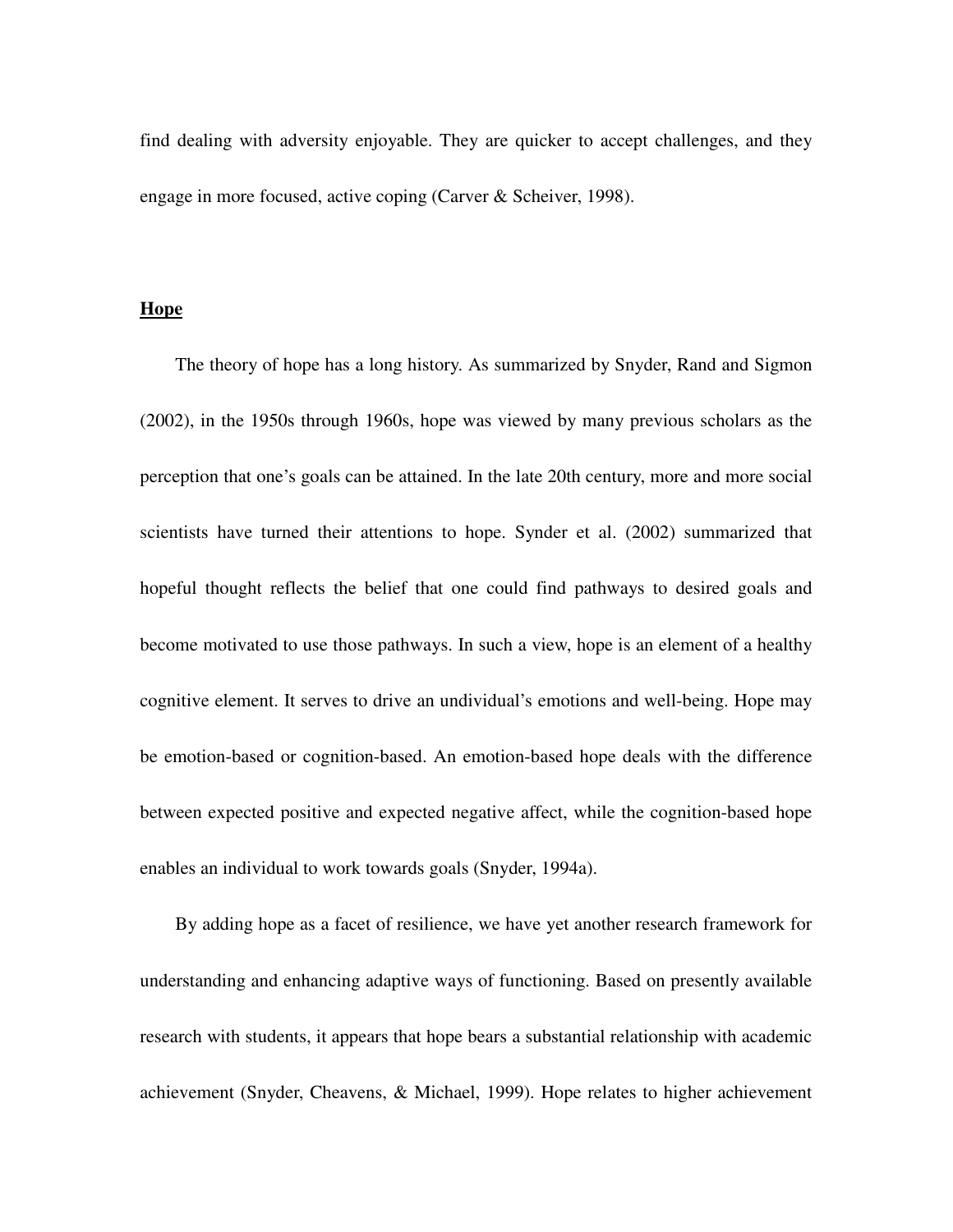test scores and higher semester grade point averages (e.g., Curry et al., 1997). In the field of health psychology, hope has been positively implicated in areas such as promoting and maintaining good health and preventing, detecting, and treating illness (e.g., Snyder, 1994b, 1998). As far as psychological adjustment is concerned, hope works through the belief in one's self. As is the case with physical health, hope is also crucial for psychological health. Hopeful thought entails assets such as the ability to establish clear goals, to device workable pathways, or to motivate oneself to work toward goals. Psychological health is related to people's routine anticipation of their future well-being. In this regard, those with higher levels of hope should anticipate more positive levels of psychological health than persons with lower levels of hope.

#### **Locus of Control**

Human beings have a universal motive to exert control or mastery over their environments. Having a sense of control is said to be a critical element in successful psychological adjustment to not only work but also other domains of life. Locus of control is a bipolar construct. The two poles are internal locus of control and external locus of control. People having internal locus of control (called "internals" henceforth) believe that everything is under their control. On the contrary, individuals having external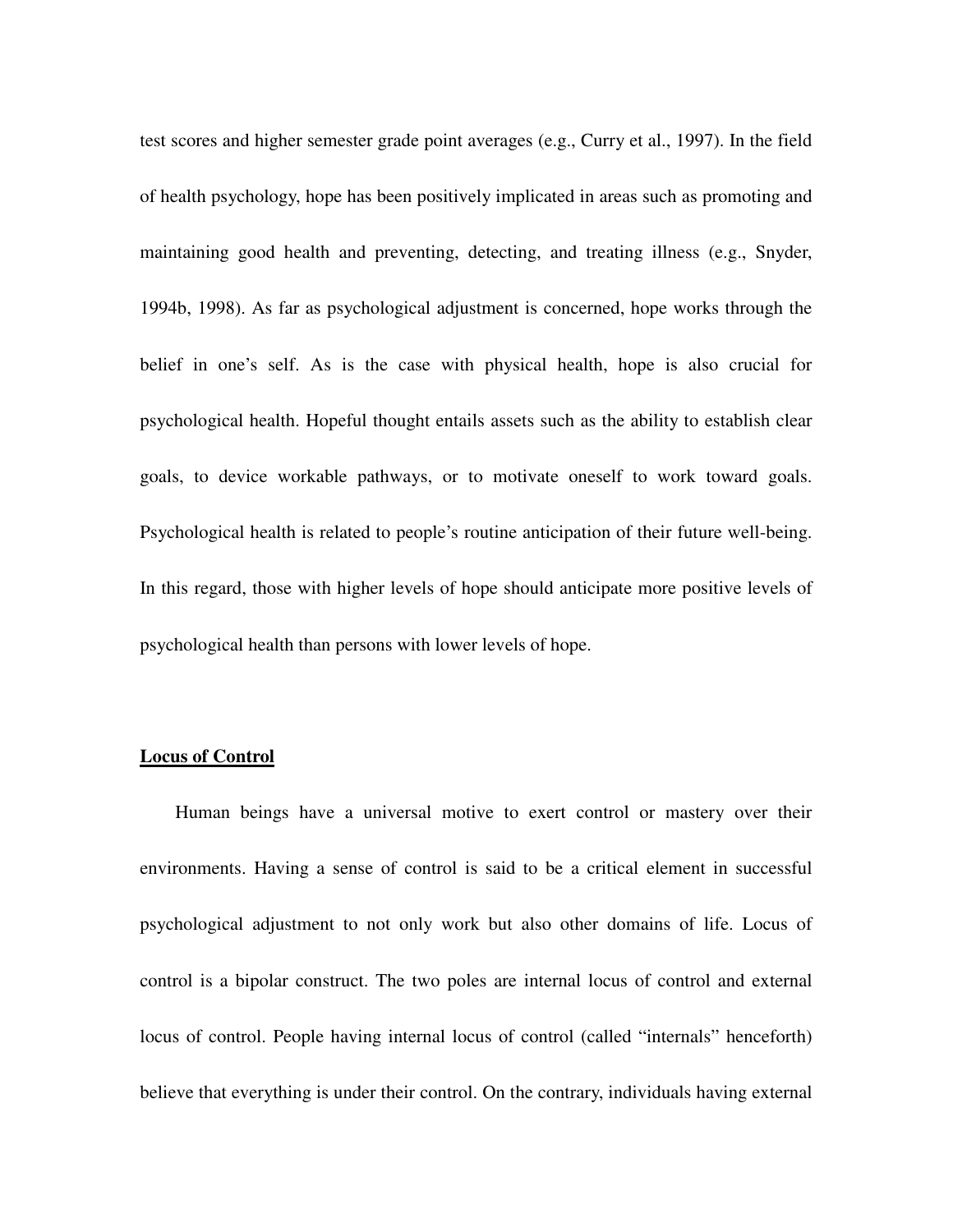locus of control (called "externals" subsequently) consider that they are destined by something beyond their control such as fate. Generally, internals report better well-beings than Externals (Spector, 1982). Many studies conducted in work settings in Greater China (HK, PRC and Taiwan) revealed that externals reported lower job satisfaction, worse mental well-being, and greater quitting intention (Siu and Cooper, 1998; Siu et al., 2002). Locus of control clearly fits into the positive psychology paradigm because it emphasizes those areas in which the individuals can exercise control over his or her own development and psychological well-being while recognizing that some situations or events are out of his or her control (may not be worth fighting against).

#### **Self-efficacy**

According to Bandura (1997), the most important determinants of the behaviors people choose to engage in and how much they persevere in their efforts in the face of obstacles and challenges are "people's beliefs in their capabilities to produce desired effects by their own actions" (p.7). This is the basic premise of self-efficacy theory. Many researchers agree that, a sense of control over our behavior, our environment, or our own thoughts and feelings is essential for happiness and a sense of well-being. When the world seems predictable and controllable, and when our behaviors, thoughts, and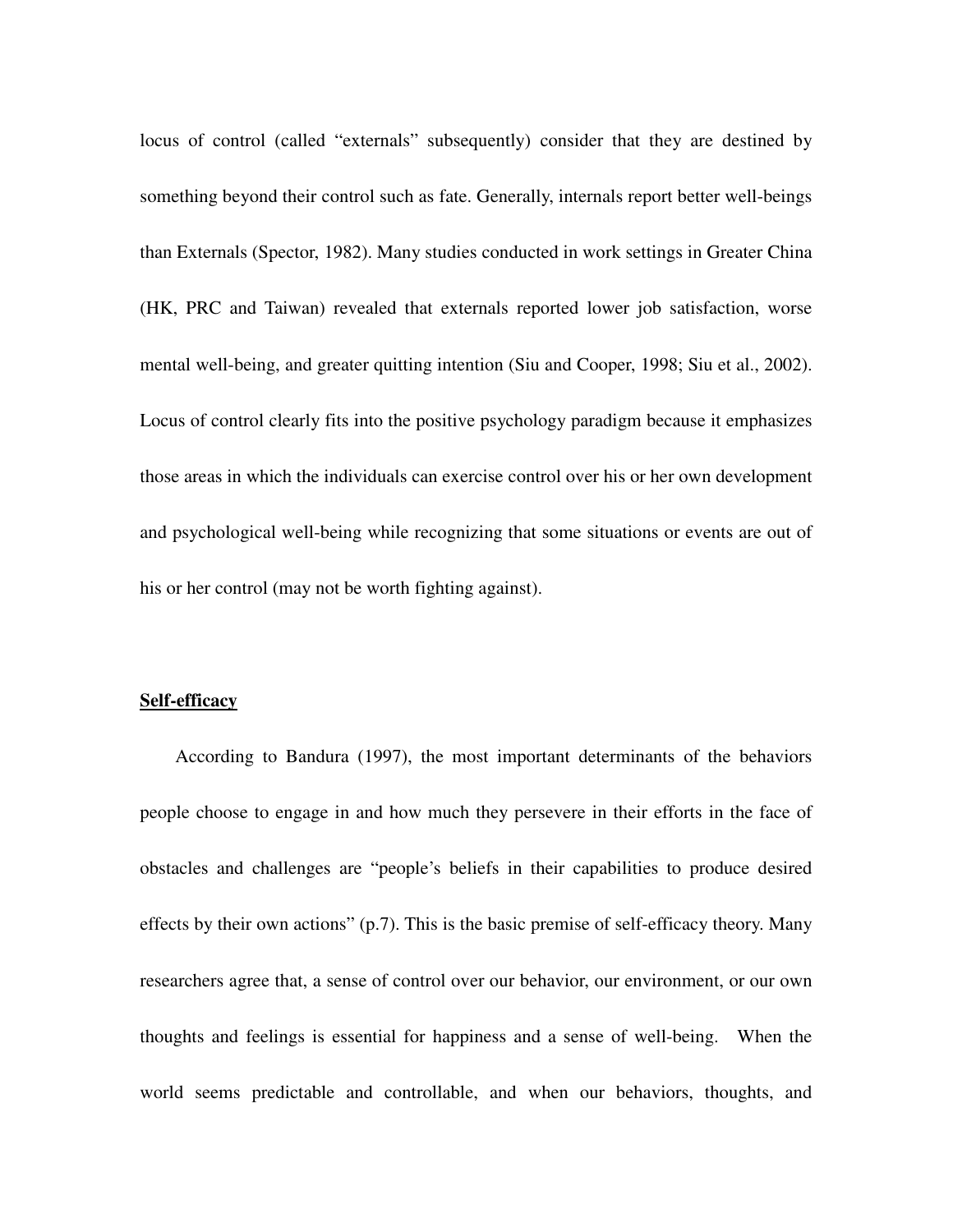emotions seem to be under our control, we would be better able to meet life's challenges, build healthy relationships, and achieve personal satisfaction and peace of mind.

From this perspective, we can infer that self-efficacy can improve happiness at work by enhancing confidence. When people encounter difficulties, self-efficacy can enhance resilience from adversity.

Some recent studies on self-efficacy at work have revealed that stressors would be much more threatening to those who have low confidence in performing their job tasks. Individuals with high self-efficacy are more likely to believe that they can maintain high level of job performance despite the presence of challenging job-related stressors.

Furthermore, the research evidence of managerial self-efficacy (MSE), a certain specific type of self-efficacy, which is more powerful in predicting what people will do in workplaces, reveals that, MSE is positively related to job performance, work attitudes and job satisfaction. Managerial self-efficacy is also found to be negatively related to physical and psychological strains (Lu, Siu and Cooper, 2005).

#### **An Exploratory Study of Resilience Among Employees in Hong Kong**

There is a growing research literature on children resilience (Masten et al., 1990) and also resilience in later life (Ryff & Singer, 2003) in the context of life challenge and adversity.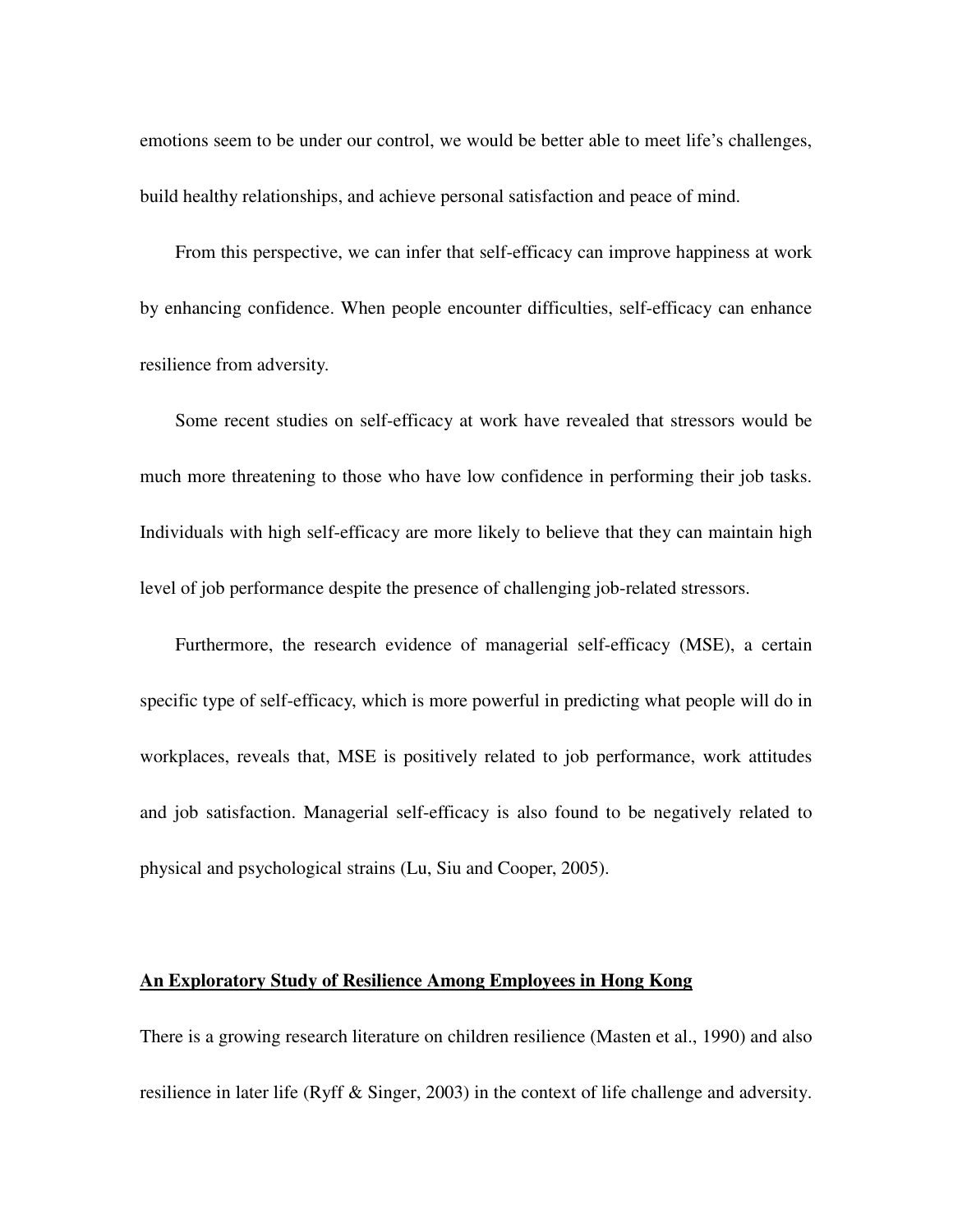However, studies on employees' resilience are fewer, and studies examining the role of resilience as stress moderator among employees in Hong Kong and other Asian cities almost non-existent. Furthermore, there has been considerable debate and confusion about defining resilience. It is important to find out the key protective factors and resources that account for resilience.

The objectives of the study are to investigate correlates of resilience among Hong Kong employees, and to examine the relationship between resilience and work well-being (including perceived work pressure, job satisfaction, and physical/psychological symptoms) and job performance. Work well-being not only implies absence of illness or diseases, but includes job satisfaction, physical and mental health (Warr, 1987). Therefore work well-being is one component of happiness, which can fit in the study of positive human functioning.

Based on the review of the previous literature, as depicted in Figure 2, we hypothesized that resilience comprises positive affect, self-efficacy, internal locus of control, optimism, and hope. We also hypothesized that employees with high resilience scores would report lower levels of perceived work pressure, less physical/psychological symptoms, but higher levels of job satisfaction and job performance. Concerning the role of positive affect, based on the "Happy-Productive Hypothesis", we expect employees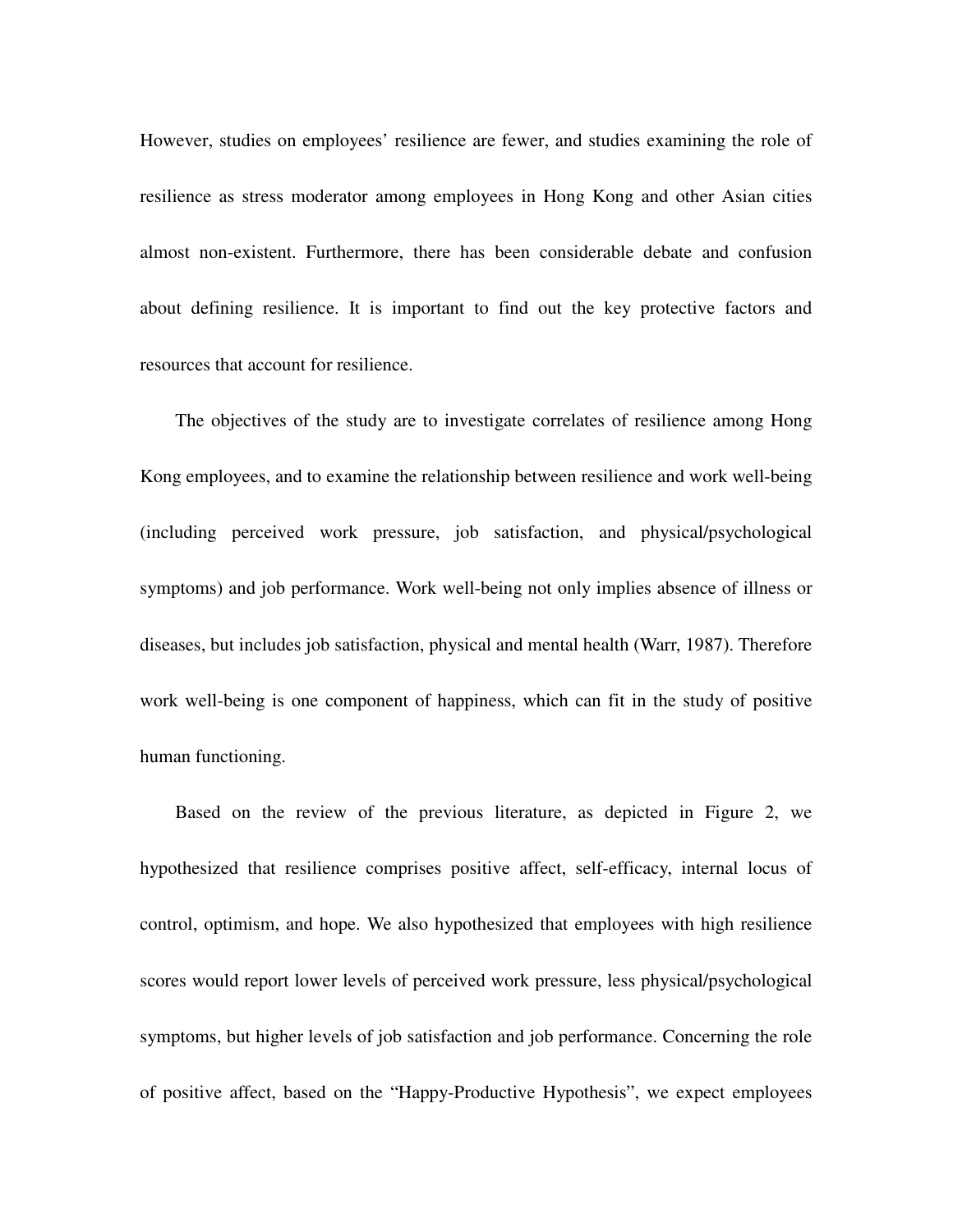with high levels of positive affect would report better job performance.

# **Method**

A self-administered questionnaire survey method was adopted for data collection. A purposive sampling method was adopted to recruit 10 companies for the study from July to October 2004. The selection of companies represented a wide variety of occupational groups, which were representative of Hong Kong's major employee sectors: teaching professionals, banking and insurance, property and estate management, transportation, catering, and personal/health care employees. A detailed description of the sample characteristics is depicted in Table 1.

| Participating organizations | Occupational    | $\overline{N}$ | Job Level            |  |  |
|-----------------------------|-----------------|----------------|----------------------|--|--|
|                             | group           |                |                      |  |  |
| Company 1                   | Education (a    | 29             | Secondary school     |  |  |
|                             | secondary       |                | principal, teachers, |  |  |
|                             | school)         |                | and administrative   |  |  |
|                             |                 |                | staff                |  |  |
| Company 2                   | Health care (a) | 25             | Nurse and assistant  |  |  |
|                             | nursing home    |                | worker               |  |  |
|                             | for elderly)    |                |                      |  |  |
| Company 3                   | Property and    | 30             | Junior executive     |  |  |
|                             | estate          |                | and administrative   |  |  |
|                             | management      |                | staff                |  |  |

Table 1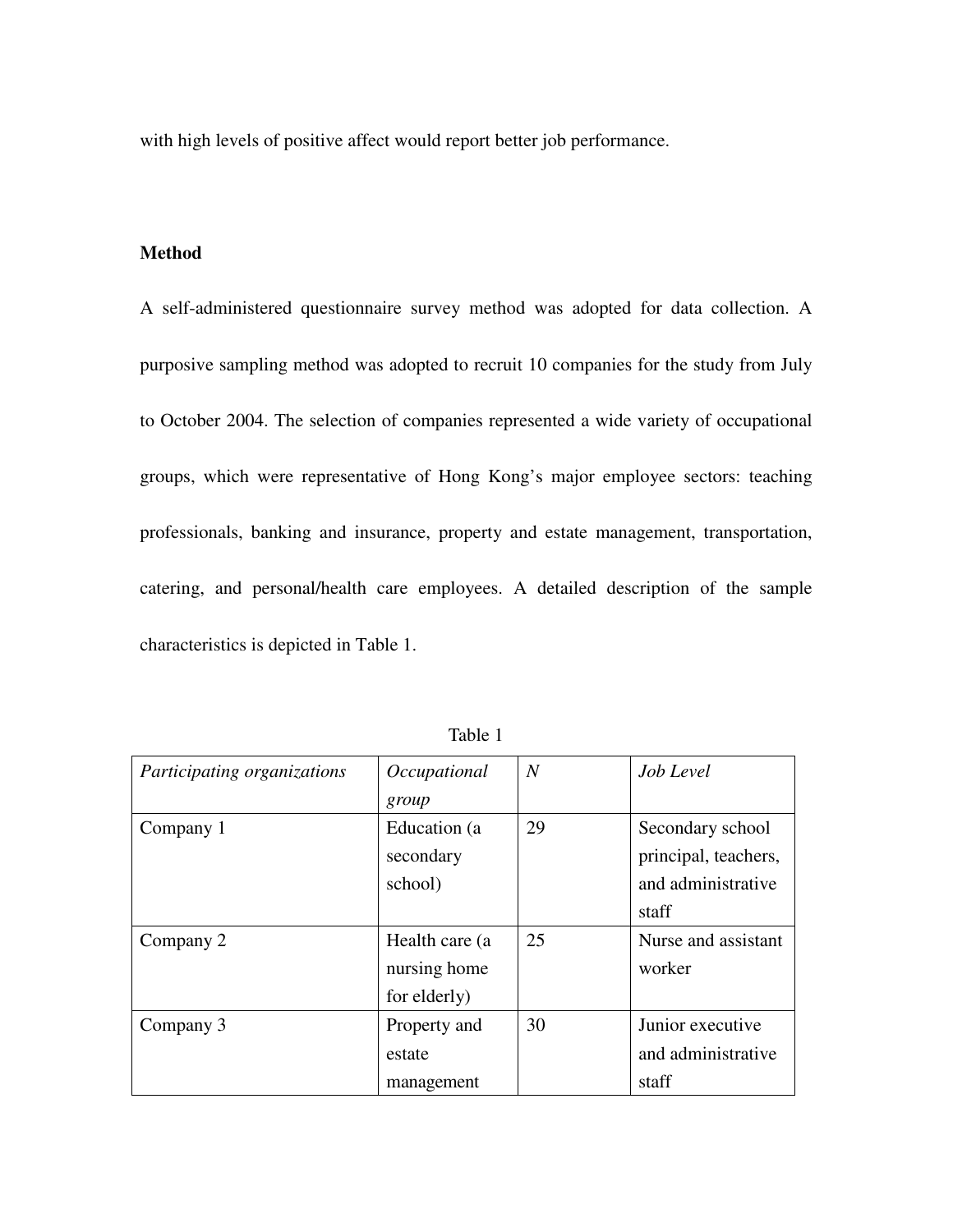| Company 4  | <b>Banking</b> | 76 | Junior executive,   |  |  |
|------------|----------------|----|---------------------|--|--|
|            |                |    | middle              |  |  |
|            |                |    | management staff,   |  |  |
|            |                |    | and frontline staff |  |  |
| Company 5  | Legal          | 15 | Judicial supervisor |  |  |
|            | profession     |    | and court           |  |  |
|            |                |    | interpreter         |  |  |
| Company 6. | Transportation | 58 | Operation and       |  |  |
|            |                |    | maintenance         |  |  |
| Company 7  | Catering       | 25 | Management staff    |  |  |
|            |                |    | and frontline staff |  |  |
| Company 8  | Insurance      | 16 | Middle and senior   |  |  |
|            |                |    | management staff    |  |  |
| Company 9  | Catering       | 12 | Management staff    |  |  |
|            |                |    | and frontline staff |  |  |
| Company 10 | Personal care  | 31 | Social work officer |  |  |
|            | (doing social) |    |                     |  |  |
|            | services)      |    |                     |  |  |

The recruited participants were invited to attend a seminar on stress management and the survey was conducted before the seminar. The participants were promised to have their personal profiles in the stress audit as a free service in order to compensate their time in filling in the questionnaires. Items were constructed or adapted based on Western measures.

## **Results of the Study**

The relationships among stressors, stress moderators and stress outcomes were found in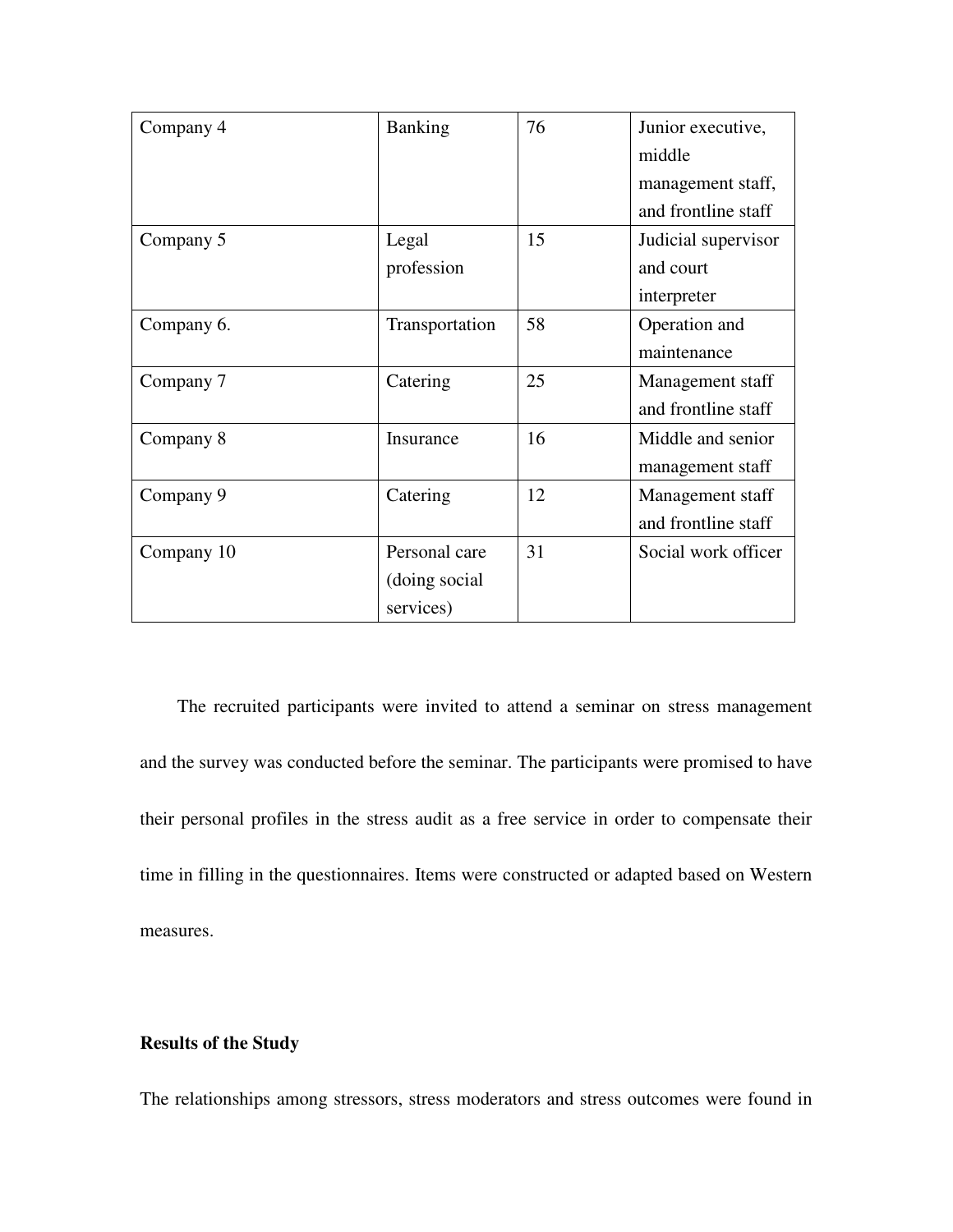expected directions (see Table 2). In general, participants who scored higher in resilient personality reported lower levels of work pressure, fewer physical/psychological symptoms, higher levels of job satisfaction and better job performance. In our empirical study, we also find employees scored higher in positive affect scored higher in job satisfaction and job performance, but lower in perceived work stress and physical and psychological symptoms.

|                |                                                                                 | 1        | $\overline{2}$           | 3        | $\overline{\mathbf{4}}$ | 5                 | 6        | 7         | 8        | 9        | $\bf{0}$ |
|----------------|---------------------------------------------------------------------------------|----------|--------------------------|----------|-------------------------|-------------------|----------|-----------|----------|----------|----------|
| 1.             | <b>Self-Efficacy</b>                                                            | 0.86     |                          |          |                         |                   |          |           |          |          |          |
| $\overline{2}$ | Optimism                                                                        | .449**   | 0.81                     |          |                         |                   |          |           |          |          |          |
| 3.             | <b>Internal locus of control</b>                                                | $.220**$ | $.216**$                 | 0.80     |                         |                   |          |           |          |          |          |
| 4.             | Hope                                                                            | $.626**$ | $.603**$                 | $.244**$ | 0.77                    |                   |          |           |          |          |          |
| 5.             | <b>Positive affect</b>                                                          | $.468**$ | $.594**$                 | $.214**$ | $.541**$                | 0.87              |          |           |          |          |          |
| 6.             | <b>Resilience</b>                                                               | $.763**$ | $.519**$                 | $.240**$ | $.642**$                | $.467**$          | 0.78     |           |          |          |          |
| 7.             | <b>Perceived work stress</b>                                                    |          | $-171** - 288** - 174**$ |          |                         | $-204**$ $-244**$ | $-190**$ | 0.82      |          |          |          |
| 8.             | Physical/psychological symptoms -.266** -.410** -.177** -.310** -.351** -.286** |          |                          |          |                         |                   |          | $.483**$  | 0.84     |          |          |
| 9.             | Job satisfaction                                                                | $.324**$ | $.323**$                 | $.334**$ | $.293**$                | $.416**$          | $.326**$ | $-.231**$ | $-198**$ | 0.86     |          |
|                | 10. Self-rated job performance                                                  | $.365**$ | $.377**$                 | $.115*$  | $.403**$                | $.300**$          | $.443**$ | $-0.02$   | $-139*$  | $.196**$ | 0.70     |

Table 2. Intercorrelations among variables

Note. Reliabilities are shown in diagonal.  $* p < .05, ** p < .01$ 

# **Conclusion and Future Research**

Our study is the first to demonstrate empirical support for the beneficial role of resilience and positive affect in the workplace. It can be concluded from the results of our study that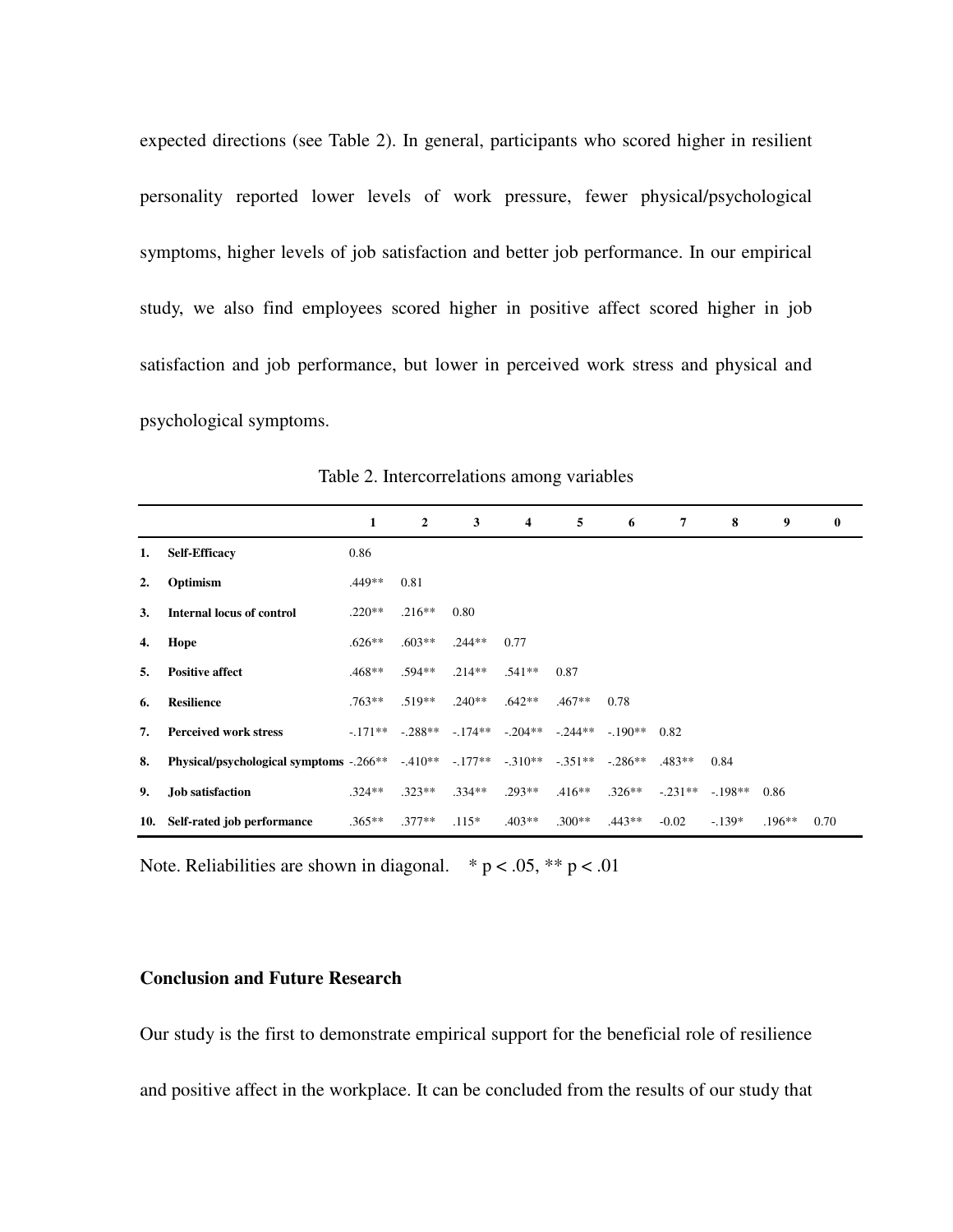the "Happy-Productive Hypothesis" can be supported. It seems that resilience can buffer an individual from stress. The results of our study have many implications for human resource management practices specifically in training staff the virtues of resilient personality and positive emotions in the workplace. Employers or human resource managers should have the mission of training facets of resilience, including optimism, hope and self-efficacy among employees. Furthermore, ways of encouraging employees to form "happiness habit" are highly recommended. We also suggest future inquiry should assess resilience with indicators that encompass more components of wellness.

The limitation of the study is the non-representative nature of the sample recruited. As the participants were recruited by inviting them to attend a seminar on stress management, this would have made the sample biased in favour of those with higher stress problem.

#### **Acknowledgement**

The survey is part of the Consultancy Study on "Occupational Stress in the Workplace" commissioned by Occupational Safety & Health Council, Hong Kong, China.

# **References**

Affleck, G., & Tennen, H. (1996). Construing benefits from adversity: Adaptational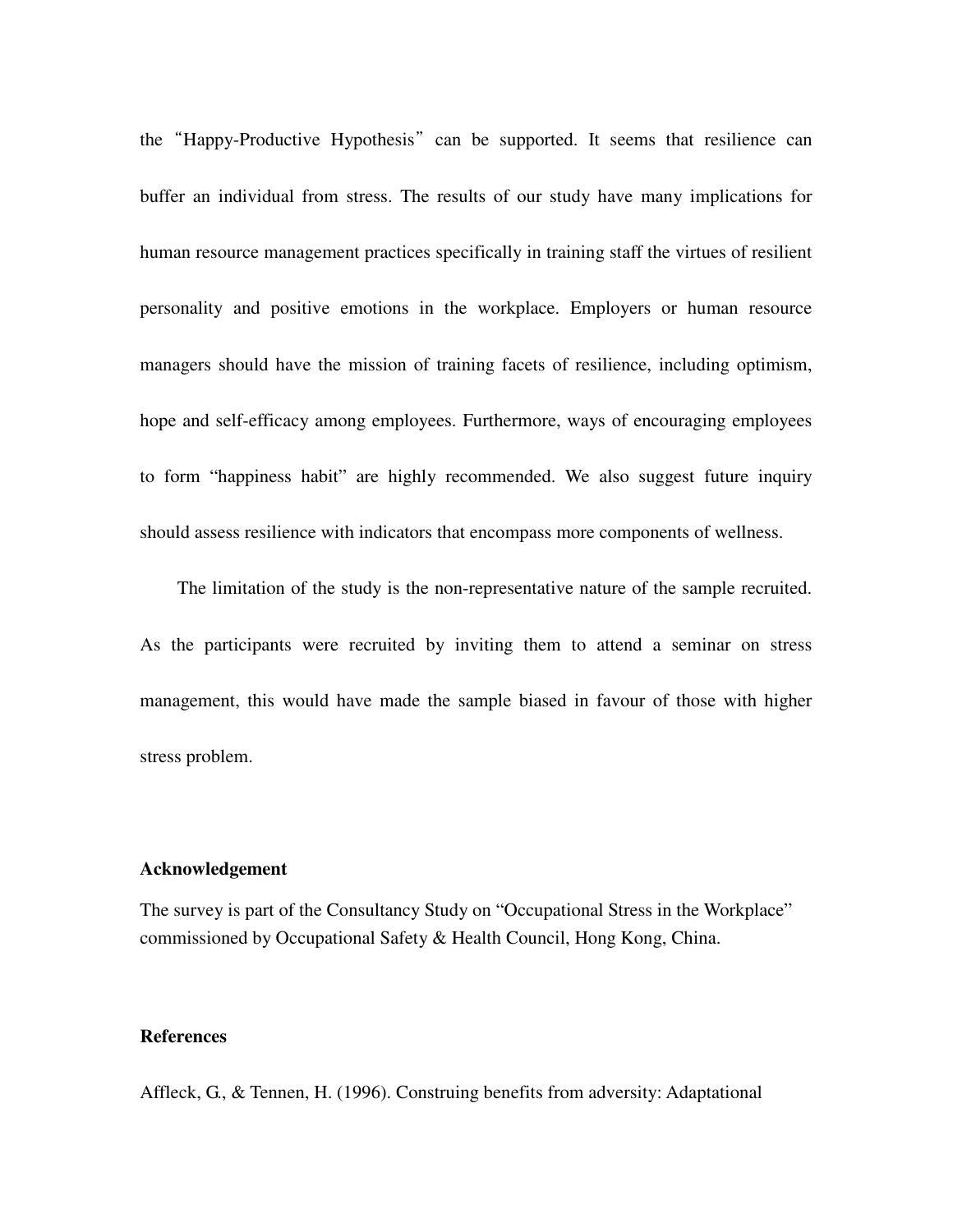significance and dispositional underpinnings. *Journal of Personality*, 64, 899-922.

Bandura, A. (1986). *Social Foundations of Thought and Action: A Social Cognitive Theory*. Englewood Cliffs, NJ: Prentice Hall.

Bandura, A. (1997) *Self-efficacy: The Exercise of Control*, New York: Freeman.

Carver, C. S. (1998). Resilience and thriving: Issues, models, and linkages. *Journal of Social Issues*, 54, 245-266.

Carver, C. S., & Scheiver, M. F. (1998). *On the Self-regulation of Behavior*. New York: Cambridge University Press.

Carver, C. S., & Scheiver, M. F. (2002) Optimism. In: C. R. Snyder & S. J. Lopez (Eds.), *Handbook of Positive Psychology* (pp.231-243)*.* New York: Oxford University Press.

- Cooper, C. L., Dewe, P. J., & O'Driscoll. M. P. (2001). *Organizational stress: A Review and Critique of Theory, Research, and Applications.* CA: Sage.
- Curry, L. A., Snyder, C. R., Cook, D. L., Ruby, B. C., & Rehm, M. (1997). The role of hope in student-athlete academic and sport achievement. *Journal of Personality and Social Psychology*, 73, 1257-1267.
- Diener, E., Diener, M., & Diener, C. (1995). Factors predicting the subjective well-being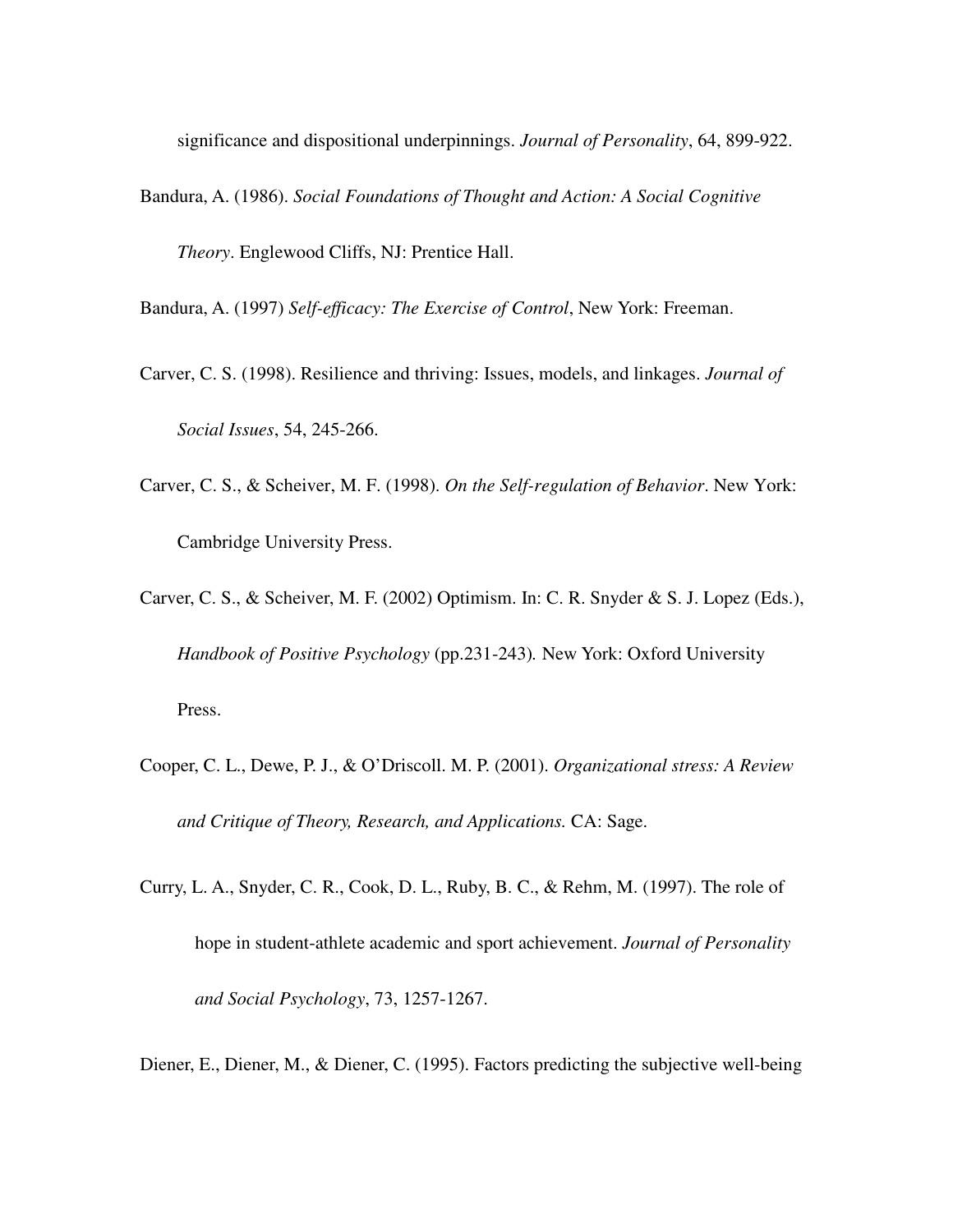of nations. Journal of Personality and Social Psychology, 69, 851-864.

Estrada, C. A., Isen, A. M., & Young, M. J. (1997). Positive affect facilitates integration of information and decreases anchoring in reasoning among physicians.

*Organizational Behavior and Human Decision Processes*, 72, 117-135.

- Judge, T. A., Erez, A., Bono, J. E. (1998). The power of being positive: The relation between positive self-concept and job performance. *Human Performance*, 11, 167-187.
- Kobosa. S. (1979). Stressful life events, personality and health: An inquiry into hardiness. *Journal of Personality and Social Psychology*, 37, 1-11.
- Lu, C. Q., Siu, O. L. and Cooper, C. L. (2005) Managers' occupational stress in China:

The role of self-efficacy, *Personality and Individual Differences*, 38, 569-578.

- Masten, A. S., Best, K. M., & Garmezy, N. (1990). Resilience and development: Contributions from the study of children who Overcome adversity. *Development and Psychopathology*, 2, 425-444.
- Masten, A. S., & Reed, M. G. J. (2002). Resilience in development. In: C. R. Snyder & S. J. Lopez (Eds.), *Handbook of Positive Psychology* (pp.74-88)*.* New York: Oxford University Press.
- Pearlin, L. I., & Schooler, C. (1978). The structure of coping. *Journal of health and*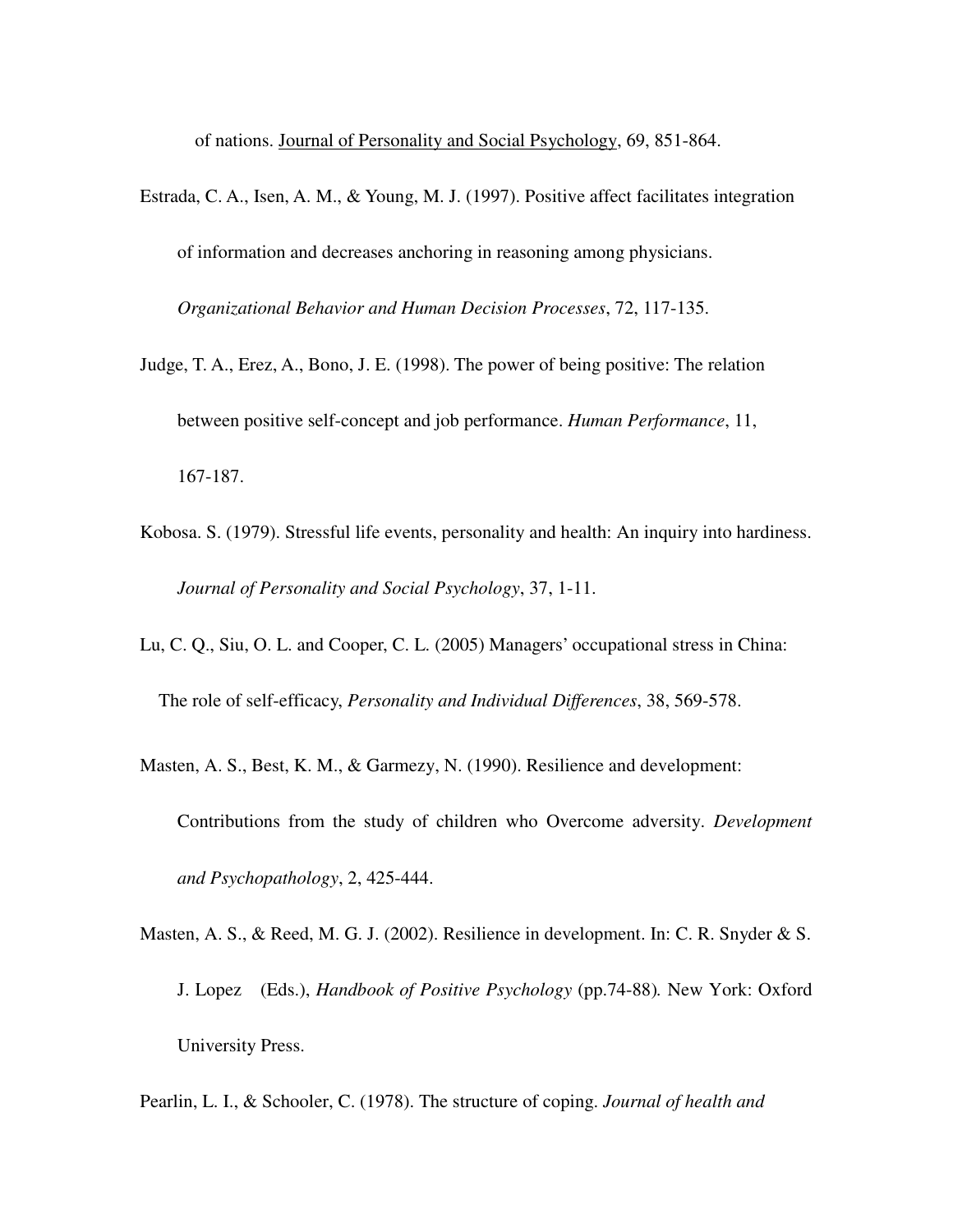*Social Behavior*, 19, 2-21.

- Ryff, C. D., & Singer, B. (2003). Flourishing under fire: resilience as a prototype of challenged thriving. In: C. L. M. Keyes & J. Haidt (Eds.), *Flourishing: Positive Psychology and The Life Well-lived* (pp.15-36). Washington, DC: American Psychological Association.
- Seligman, M. E. P. (2002). Positive psychology, positive prevention, and positive therapy. In: C. R. Snyder & S. J. Lopez (Eds.), *Handbook of Positive Psychology* (pp.3-12)*.* New York: Oxford University Press.
- Siu, O.L., & Cooper, C.L. (1998). A study of occupational stress, job satisfaction and quitting intention in Hong Kong firms: The role of locus of control and organizational commitment. *Stress Medicine*, 14, 55-66.
- Siu, O. L., Spector, P. E., Cooper, C. L., Lu, L. and Yu, S. F. (2002), Managerial stress in Greater China: The direct and moderator effects of coping strategies and work locus of control, *Applied Psychology: An International Review*, 51, 608-632.
- Snyder, C. R. (1994a). Hope and Optimism. In V. S. Ramachandren (Ed.), *Encyclopedia of Human Behavior* (Vol. 2, pp. 535-542). San Diego, CA: Academic Press.

Snyder, C. R. (1994b). *The Psychology of Hope*. New York: Free Press.